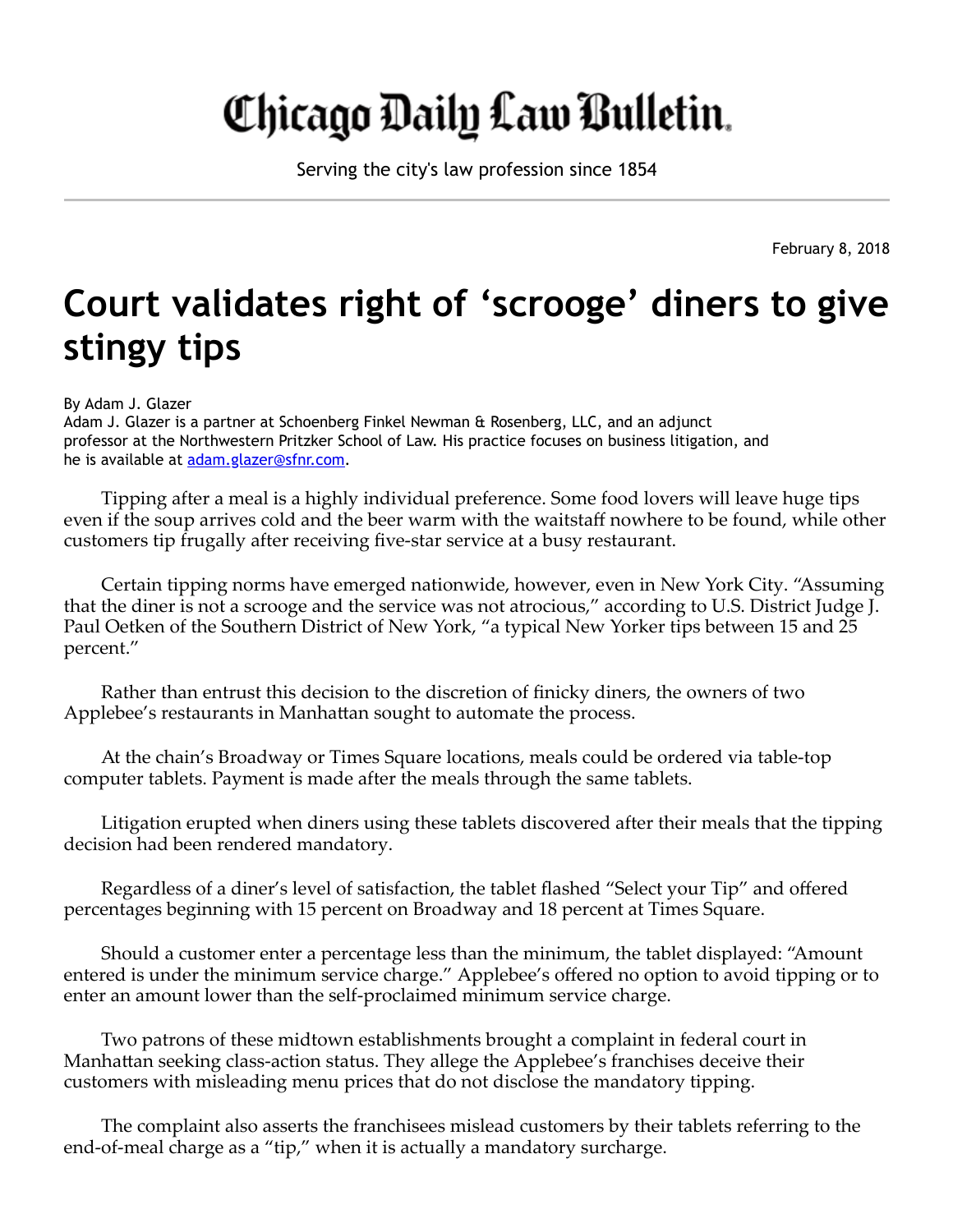The franchisees moved for judgment on the pleadings and argued the tipping structure was adequately disclosed to diners. The Applebee's menus contained a disclaimer noting that prices did "not include beverages, dessert, taxes or gratuity."

Oetken quickly rejected this argument. "It is one thing to disclose that prices do not include tips. It is quite another to disclose that prices do not include tips *and that there will be a mandatory tip when the check arrives*" (emphasis in original). *Ghee v. Apple-Metro Inc., et al.*, No. 17-CV-5723 (S.D.N.Y. Jan. 26, 2018).

The court even noted that following Applebee's logic, the restaurants could serve mandatory ice cream sundaes because their menus disclosed that the meal price did not include dessert.

Applebee's also sought to defend the tipping approach utilized on its computer tablets with social mores. Customers expect a bill to include a tip, it urged in its brief, because "paying a gratuity on top of a bill for food and beverage is well-accepted custom." When customers expect to tip their servers, the argument goes, mandatory tipping is not deceitful.

The court did not see it that way. While tipping may well be viewed as part of the total cost of dining out, "the social norm is that tips are expected but subject to the customer's discretion." Customers reserve the right to lower a tip beneath a 15 percent or 18 percent threshold if service is poor.

An old server's adage holds that "If you can't afford to tip, you can't afford to eat out," but the law doesn't enforce old adages. Thus, Oetken ruled that forcing customers to leave an undisclosed, respectable gratuity of at least 15 percent or 18 percent can be actionable.

The judge viewed Applebee's strongest argument to be that because customers would likely leave a tip of 15 percent to 18 percent regardless of the computer tablets' minimums, plaintiffs cannot allege they were harmed by the restaurant policies.

He, therefore, took a careful look at the claim asserted under New York's consumer protection statute, and the specific harm alleged.

Plaintiffs' allegations raised three potential categories of harm. First, the cost of the entire meal, together with the entire tip, could be claimed as damages by customers asserting they had never dined at the restaurant were the mandatory tipping policy was disclosed up-front.

Second, the entire tip could be claimed as damages on the grounds that it was procured by deceitfully imposing minimums.

And the third category of potential harm is the difference between the tip actually paid and the amount a diner would have paid had the restaurants' tablets enabled free choice.

The court's determination was the first two categories of potential harm are not recoverable because the New York statute only applies to the amount a consumer overpaid, not the actual amount paid. The court also found that plaintiffs did not allege the menu prices were inflated, so the cost of the entire meal cost was not at issue.

A different story was presented with the third damages category. Those consumers who would have tipped less than the minimum permitted by the tablets stated a claim for relief under the New York consumer fraud statute.